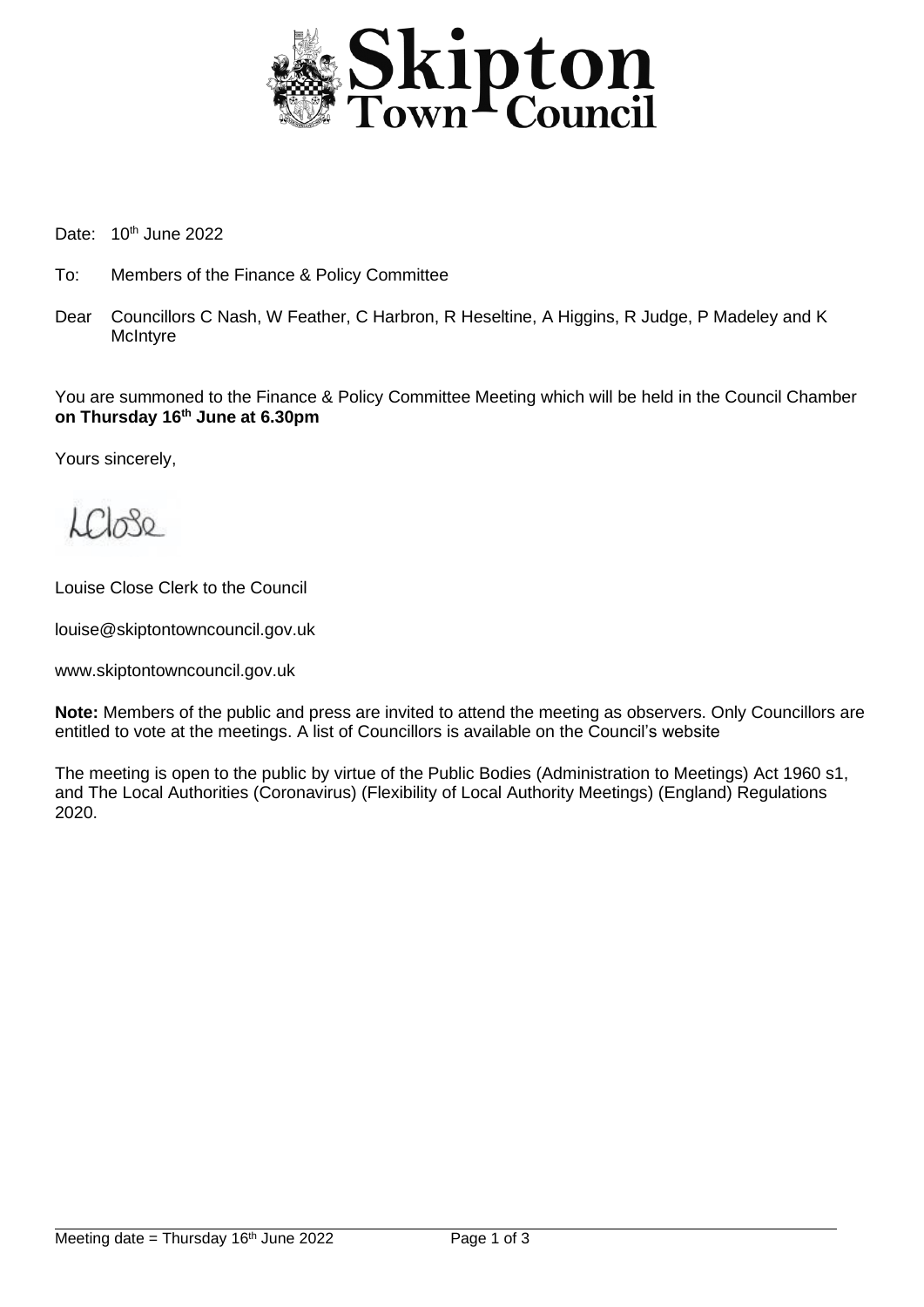# **SKIPTON TOWN COUNCIL 16 th June 2022 6.30pm**

# **A copy of the agenda is available in larger print upon request.**

# **A G E N D A**

# **1. Chairman's Remarks**

# **2. Apologies for Absence**

To accept the reason(s) for the absence of any Members from the meeting.

# **3. Disclosures of Interest**

To receive any disclosable pecuniary interests from members on matters to be considered at the meeting. The disclosure should include the nature of the interest and be registered with the monitoring officer within 28 days. Members are to ensure that their Register of Interests form is kept up to date with the CDC Monitoring Officer.

#### **4. Dispensations**

To decide upon any dispensation requests from members received by the Clerk in respect of this meeting.

### **5. Representations from public**

RESOLUTION to adjourn the meeting in order to allow members of the public to make representations, answer questions and give evidence in respect of the business on the agenda. Each member of the public is entitled to speak for 3 minutes.

• Questions / observations from members of the public

# **6. Vice Chair**

To appoint a Vice Chair for the Finance and Policy Committee

#### **7. Minutes of the Previous Meeting**

To approve the minutes of the Finance & Policy Committee 22<sup>nd</sup> February 2022.

#### **8. Matters arising**

Report and receive information arising from the minutes of items not on the agenda

#### **9. Budget**

To receive and note the budget report to date

#### **10. Clerks Delegated Authority to spend**

To consider amending the Financial Regulations to increase the Clerks authority to spend from £500 to £3000.00

\_\_\_\_\_\_\_\_\_\_\_\_\_\_\_\_\_\_\_\_\_\_\_\_\_\_\_\_\_\_\_\_\_\_\_\_\_\_\_\_\_\_\_\_\_\_\_\_\_\_\_\_\_\_\_\_\_\_\_\_ \_\_\_\_\_\_\_\_\_\_